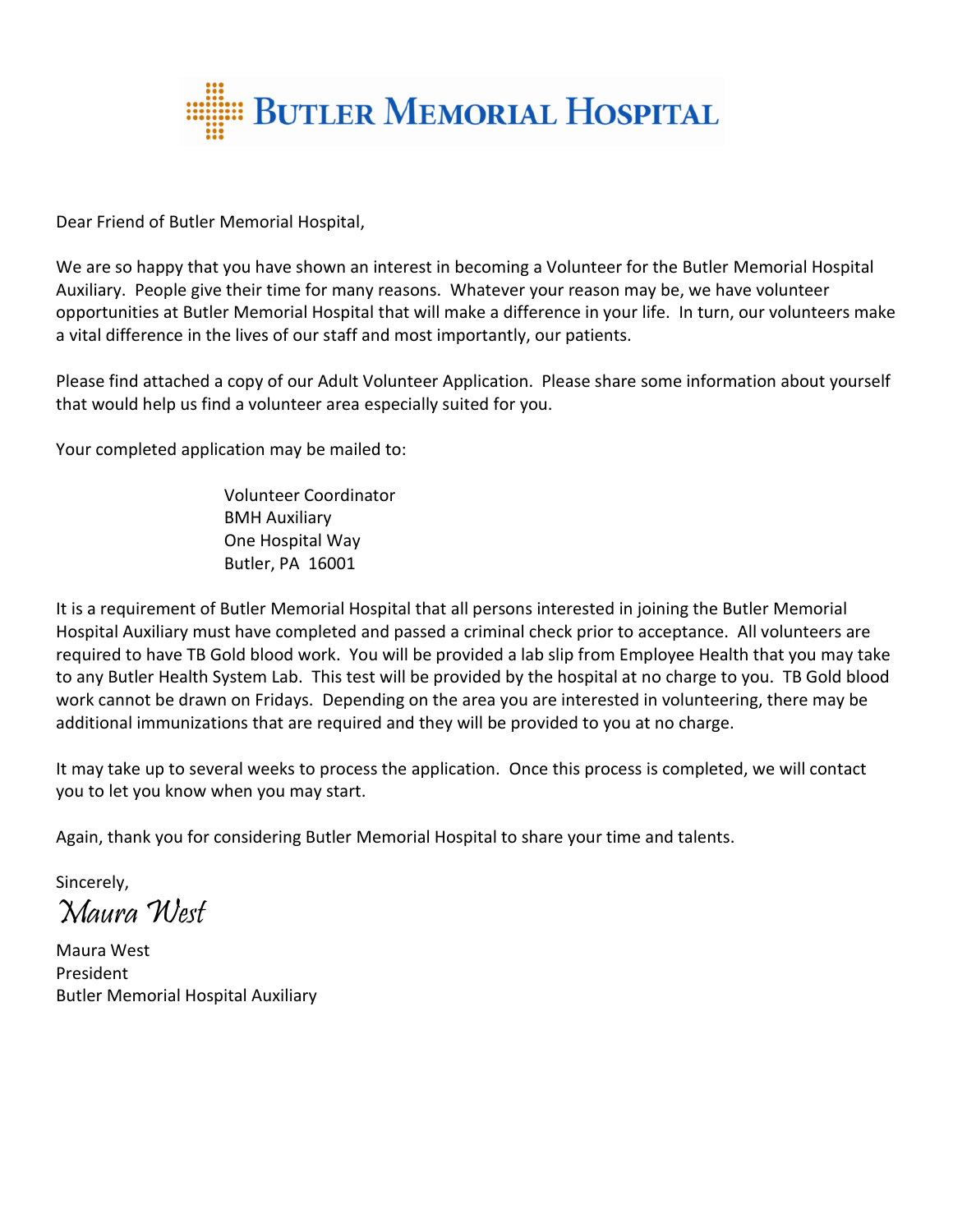

|                                                                            |           | <b>Adult Volunteer Application</b> |            |          |          |
|----------------------------------------------------------------------------|-----------|------------------------------------|------------|----------|----------|
|                                                                            |           |                                    |            |          |          |
|                                                                            |           |                                    |            |          |          |
|                                                                            |           |                                    |            |          |          |
|                                                                            |           |                                    |            |          |          |
|                                                                            |           |                                    |            |          |          |
|                                                                            |           |                                    |            |          |          |
|                                                                            |           |                                    |            |          |          |
|                                                                            |           |                                    |            |          |          |
|                                                                            |           |                                    | Unemployed |          |          |
|                                                                            |           |                                    |            |          |          |
|                                                                            |           |                                    |            |          |          |
|                                                                            |           |                                    |            |          |          |
|                                                                            |           |                                    |            |          |          |
| Previous Volunteer Experience (Please list Place and Date)                 |           |                                    |            |          |          |
|                                                                            |           |                                    |            |          |          |
| $\Box$ Yes<br><b>Criminal Record</b><br>No                                 |           |                                    |            |          |          |
| Days you are available for Volunteer Service (circle as many as you wish). |           |                                    |            |          |          |
| Days: Monday<br>Tuesday                                                    | Wednesday | Thursday                           | Friday     | Saturday | Sunday   |
| Time: AM or PM<br>AM or PM                                                 | AM or PM  | AM or PM                           | AM or PM   | AM or PM | AM or PM |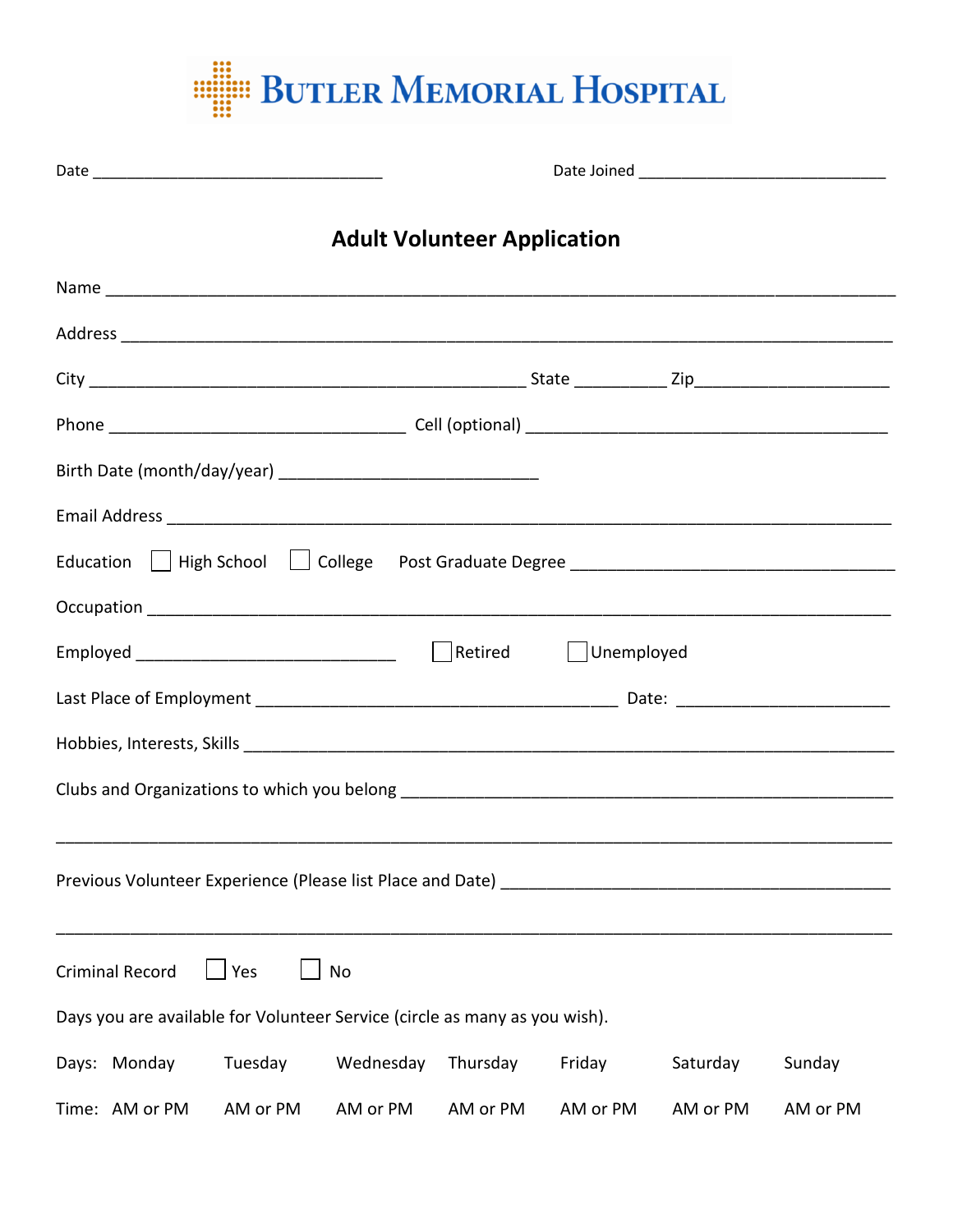| References: Please give two names and addresses of references (not related to you). May we call these<br>references? Yes No |  |
|-----------------------------------------------------------------------------------------------------------------------------|--|
|                                                                                                                             |  |
|                                                                                                                             |  |
|                                                                                                                             |  |
|                                                                                                                             |  |
|                                                                                                                             |  |
| Phone <u>______</u>                                                                                                         |  |

| <b>Emergency Contacts: (Please list two names.)</b> |                                        |
|-----------------------------------------------------|----------------------------------------|
|                                                     |                                        |
|                                                     |                                        |
|                                                     |                                        |
|                                                     | Phone <u>_________________________</u> |
|                                                     |                                        |
|                                                     |                                        |

\_\_\_\_\_\_\_\_\_\_\_\_\_\_\_\_\_\_\_\_\_\_\_\_\_\_\_\_\_\_\_\_\_\_\_\_\_\_\_\_\_\_\_\_\_\_\_\_\_\_\_\_\_\_\_\_\_\_\_\_\_\_\_\_\_\_\_ \_\_\_\_\_\_\_\_\_\_\_\_\_\_\_\_\_\_\_\_\_\_\_\_\_\_\_\_\_\_\_\_\_\_\_\_\_\_\_\_\_\_\_\_\_\_\_\_\_\_\_\_\_\_\_\_\_\_\_\_\_\_\_\_\_\_\_ \_\_\_\_\_\_\_\_\_\_\_\_\_\_\_\_\_\_\_\_\_\_\_\_\_\_\_\_\_\_\_\_\_\_\_\_\_\_\_\_\_\_\_\_\_\_\_\_\_\_\_\_\_\_\_\_\_\_\_\_\_\_\_\_\_\_\_ \_\_\_\_\_\_\_\_\_\_\_\_\_\_\_\_\_\_\_\_\_\_\_\_\_\_\_\_\_\_\_\_\_\_\_\_\_\_\_\_\_\_\_\_\_\_\_\_\_\_\_\_\_\_\_\_\_\_\_\_\_\_\_\_\_\_\_ \_\_\_\_\_\_\_\_\_\_\_\_\_\_\_\_\_\_\_\_\_\_\_\_\_\_\_\_\_\_\_\_\_\_\_\_\_\_\_\_\_\_\_\_\_\_\_\_\_\_\_\_\_\_\_\_\_\_\_\_\_\_\_\_\_\_\_

Please share what you hope to gain as a volunteer

Opportunities for volunteers are provided without regard to race, sex, color religion, national origin, marital status, sexual preference/orientation, qualified disability or veteran status.

## *Statement of Confidentiality*

*I pledge that I will not reveal any medical information or any personal information that I may learn in the course of my volunteer assignments at Butler Memorial Hospital. I understand that failure to comply will result in immediate dismissal from the program.*

\_\_\_\_\_\_\_\_\_\_\_\_\_\_\_\_\_\_\_\_\_\_\_\_\_\_\_\_\_\_\_\_\_\_\_\_\_\_\_ \_\_\_\_\_\_\_\_\_\_\_\_\_\_\_\_\_\_\_\_\_\_\_

| <b>Applicant's Signature</b> | Date |
|------------------------------|------|
|                              |      |